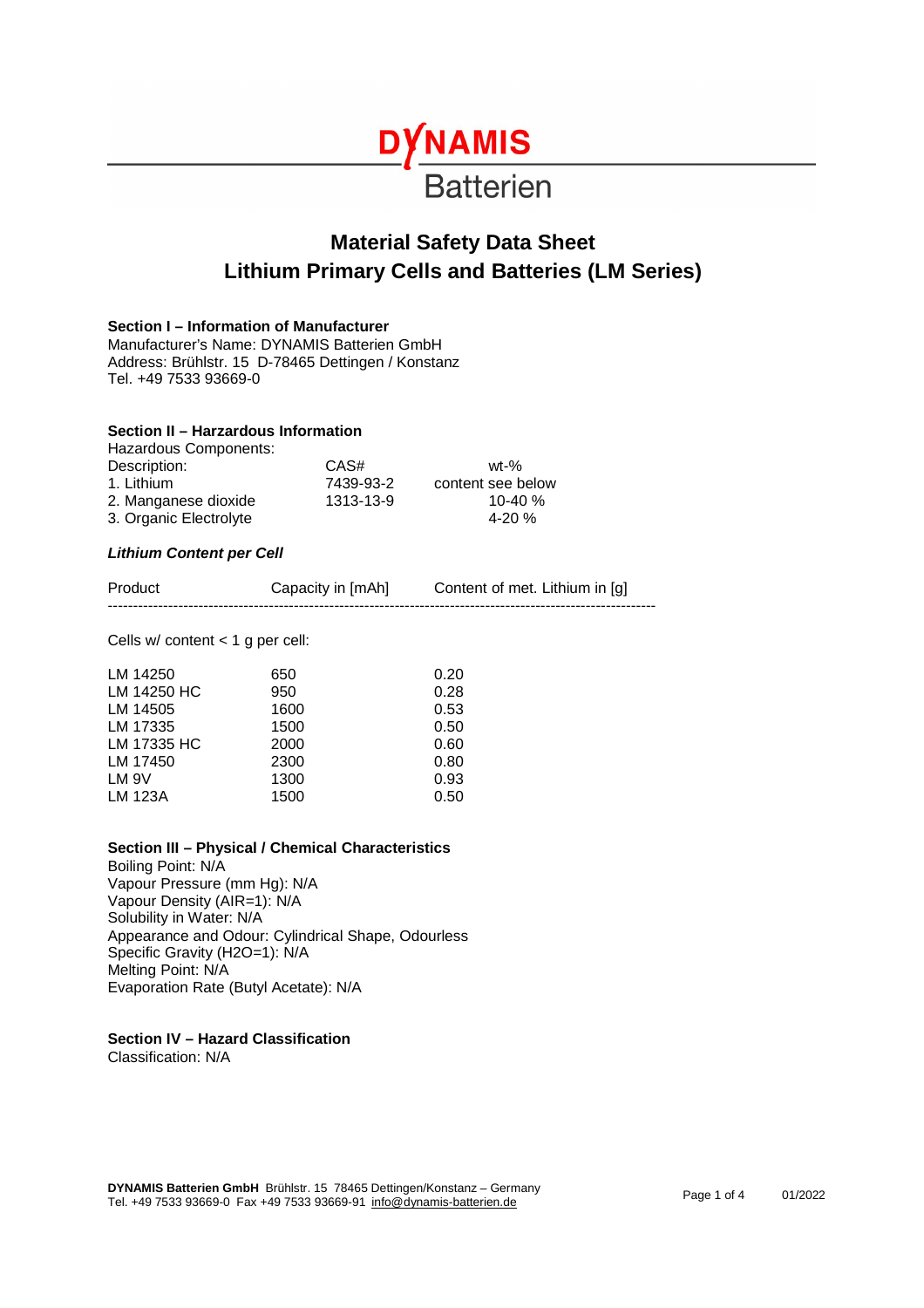# **DYNAMIS Ratterien**

# **Section V – Reactivity Data**

Stability: Stable Status Conditions to Avoid: Fire Incompatibility (Materials to Avoid): Acids Hazardous Decomposition of Byproducts: N/A Hazardous Polymerization: Will not occur

# **Section VI – Health Hazard Data**

Routes of Entry Inhalation: N/A Skin: N/A Ingestion: N/A Health Hazard (Acute and Chronic) / Toxiclogical information: In case of electrolyte leakage, skin will be itchy when contaminated with electrolyte. In contact with electrolyte can cause severe irritation and chemical burns. Inhalation of electrolyte vapours may cause irritation of the upper respiratory tract and lungs.

# **SectionVII – First Aid Measures**

First Aid Procedures: If electrolyte leakage occurs and makes contact with skin, wash with plenty of water immediately. If electrolyte comes into contact with eyes, wash with copious amounts of water for fifteen (15) minutes, and contact a physician. If electrolyte vapours are inhaled, provide fresh air and seek medical attention if respiratory irritation develops. Ventilate the contaminated area.

#### **Section VIII – Fire and Explosion Hazard Data**

Flash Point (Method Used): N/A Ignition Temp.: N/A Flammable Limits: N/A LEL: N/A UEL: N/A Extinguishing Media: Carbon Dioxide, Dry Chemical or Foam extinguishers Special Fire Fighting Procedures: N/A Unusual Fire and Explosion Hazards: Do not dispose of battery in fire – may explode. Do not short – circuit battery – may cause burns.

#### **Section IX – Accidental Release or Spillage**

Steps to Be Taken in Case Material is Released or Spilled: Batteries that are leakage should be handled with rubber gloves. Avoid direct contact with electrolyte. Wear protective clothing and a positive pressure Self – Contained Breathing Apparatus (SCBA).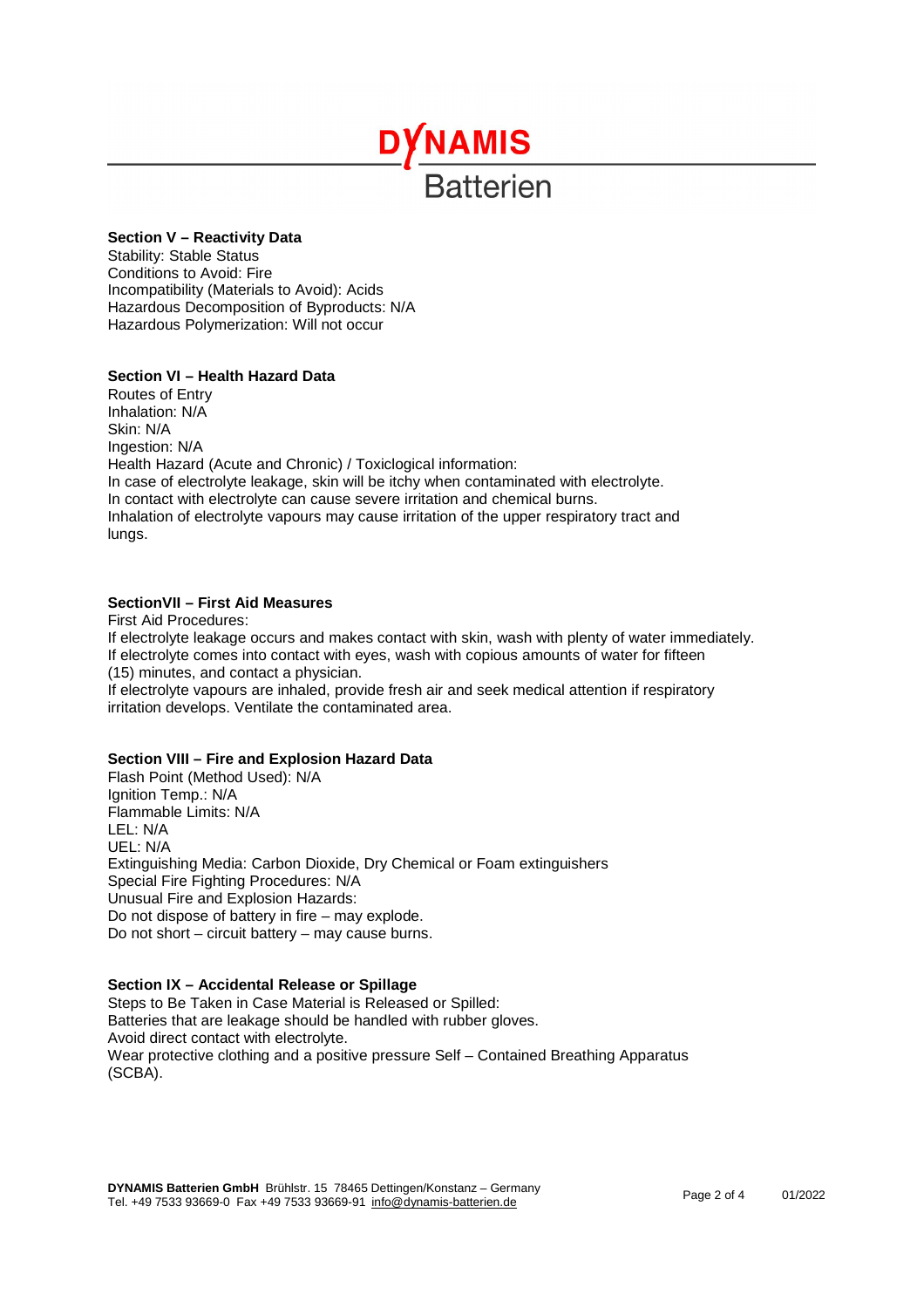

# **Section X – Handling and Storage**

Safe handling and storage advice: Batteries should be handled and stored carefully to avoid short circuits. Do not store in disorderly fashion, or allow metal objects to be mixed with stored batteries. Never disassemble a battery. Do not breathe cell vapours or touch internal material with bare hands. Keep batteries between 15°C and 35°C for prolong storage.

# **Section XI – Exposure Controls / Person Protection**

Respiratory Protection (Specify Type): N/A Ventilation Local Exhausts: N/A Special: N/A Mechanical (General): N/A Special: N/A Other: N/A Eye Protection: N/A Protective Gloves: N/A Other Protective Clothing or Equipment: N/A Work / Hygienic Practices: N/A

**Section XII – Ecological Information**  N/A

# **Section XIII – Disposal Method**

Dispose of batteries according to government regulations.

#### **Section XIV – Transportation Information**

- a. During the transportation of a large amount of batteries by ship, trailer or railway, do not leave them in the places of high temperatures and do not allow them to be exposed to condensation.
- b. During the transportation do not allow packages to be fallen down or damaged.
- c. Lithium metal batteries identified by manufacturer as being defective for safety reasons, or that have been damaged, that have the potential of producing a dangerous evolution of heat, fire or short circuit are forbidden for transport (e.g. those being returned to the manufacturer for safety reasons).
- d. Except when installed in equipment, for air shipment that contain one or more cells or batteries, they are necessary to meet the following items. Recommendations on the transport of dangerous goods IATA Special Provision A154, A164 and IMDG Special Provision 188. 2022 IATA Dangerous Goods Regulations 63rd edition Packing Instruction 968 Section is applied.

#### **Section XV – Regulatory Information**

Special requirement be according to the local regulatories.